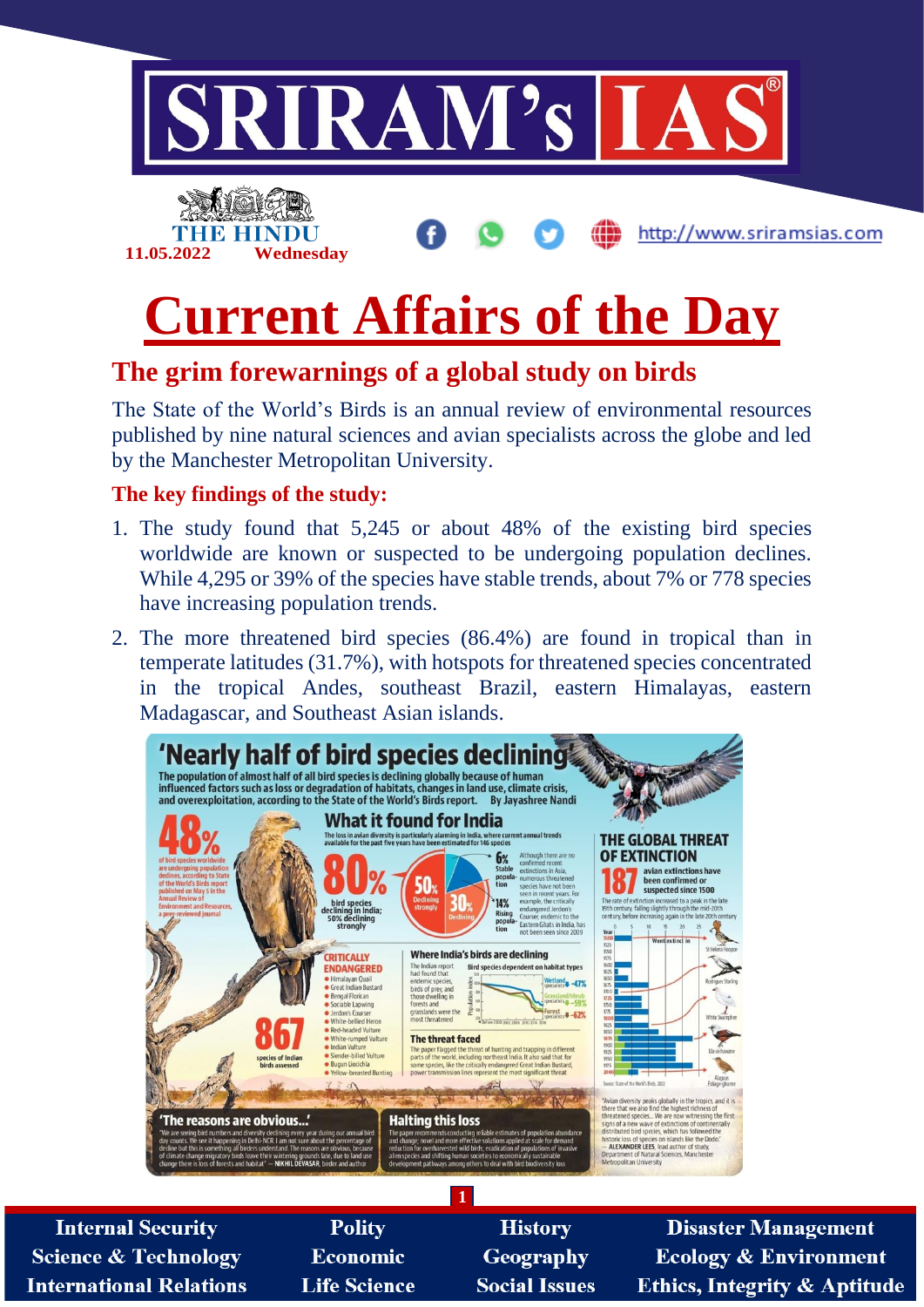

http://www.sriramsias.com



#### **The importance of birds to ecosystems and culture:**

- 1. Birds are a truly global taxon, with one or more species occupying all habitats across the earth's terrestrial surface including urban environments with no natural analogues.
- 2. Birds contribute toward many ecosystem services that either directly or indirectly benefit humanity. These include provisioning, regulating, cultural, and supporting services.
- 3. The functional role of birds within ecosystems as pollinators, seed-dispersers, ecosystem engineers, scavengers and predators not only facilitates accrual and maintenance of biodiversity but also supports human endeavours such as sustainable agriculture via pest control besides aiding other animals to multiply.
- 4. For instance, coral reef fish productivity has been shown to increase as seabird colonies recovered following rat eradication in the Chagos archipelago.
- 5. Wild birds and products derived from them are also economically important as food (meat, eggs). Approximately 45% of all extant bird species are used in some way by people, primarily as pets (37%) and for food (14%).
- 6. The cultural role of birds is perhaps more important than any other taxonomic group, the study says.
- 7. Beyond its symbolic and artistic values, birdwatching is a global pastime practised by millions of people. Garden bird-feeding is valued at \$5-6 billion per year and growing by four per cent annually.

#### **The threats to avian biodiversity:**

- 1. The study lists eight factors, topped by land cover and land-use change.
- 2. The continued growth of human populations and per capita rates of consumption lead directly to conversion and degradation of primary natural habitats and consequent loss of biodiversity
- 3. Habitat fragmentation and degradation, especially in the tropics
- 4. Hunting and trapping
- 5. The impact of invasive alien species and disease
- 6. Infrastructure, energy demands and pollution
- 7. Agrochemical and pharmaceutical usage
- 8. Global trade teleconnections; and climate change.

| <b>Internal Security</b>        | <b>Polity</b>       | <b>History</b>       | <b>Disaster Management</b>              |  |  |
|---------------------------------|---------------------|----------------------|-----------------------------------------|--|--|
| <b>Science &amp; Technology</b> | <b>Economic</b>     | Geography            | <b>Ecology &amp; Environment</b>        |  |  |
| <b>International Relations</b>  | <b>Life Science</b> | <b>Social Issues</b> | <b>Ethics, Integrity &amp; Aptitude</b> |  |  |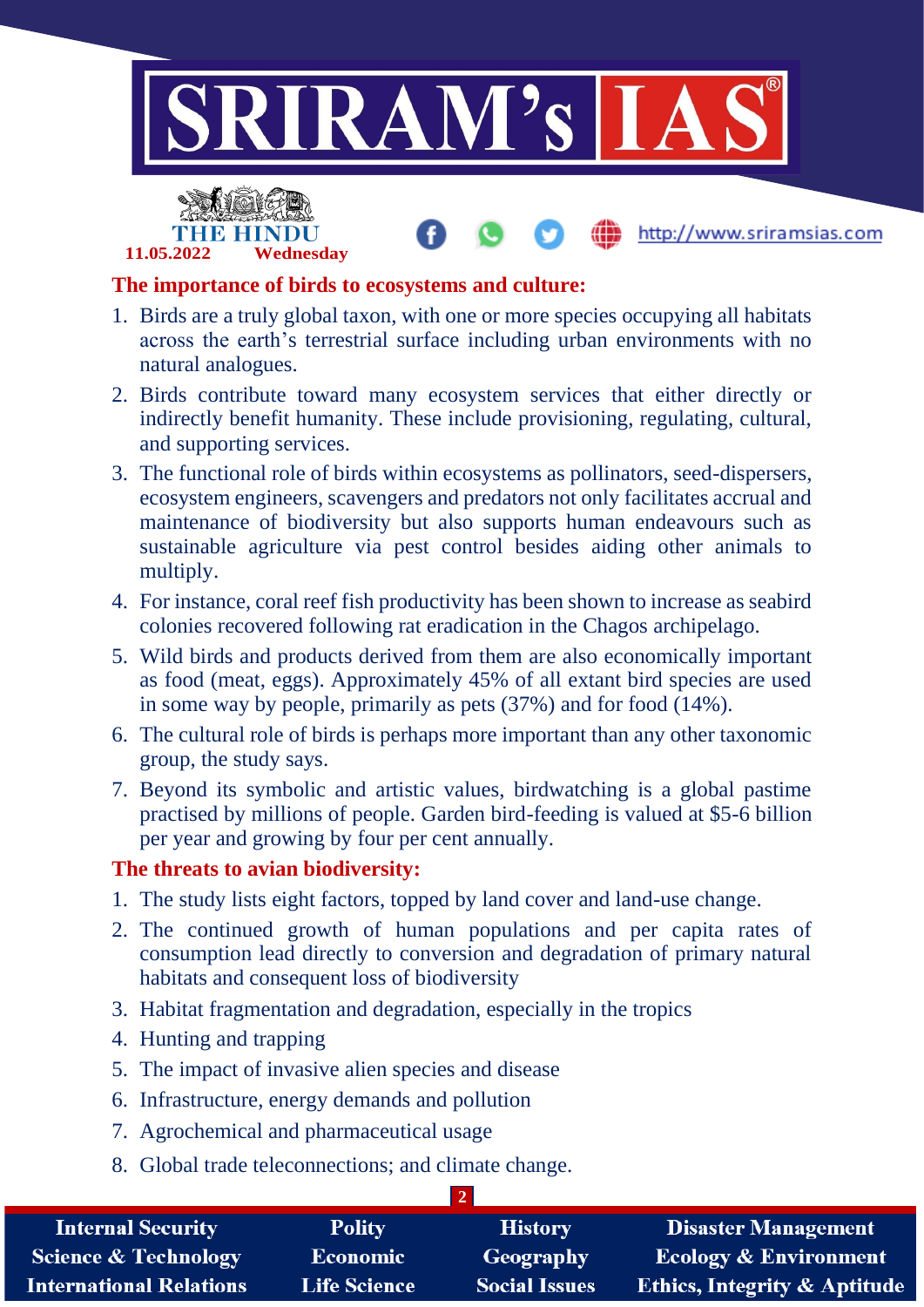

### **'Debt norms cloud States' borrowings'**

**11.05.2022 Wednesday**

- 1. With States' borrowing limits for this year set to be cut in tune with their offbudget borrowings from 2020-21, some States that had borrowed more in the pandemic years could face challenges in raising resources, ICRA a credit rating agency said.
- 2. While the rating agency expects States to borrow ₹8.4 lakh crore during FY23, with a borrowing limit of 3.5% of GSDP (Gross State Domestic Product), the off-budget debt calculations could lead to large downward adjustments in some States' effective borrowing room even as uncertainty around the payment of GST compensation dues has confounded borrowing plans.
- 3. Noting that while including off-budget borrowings raised by State entities in States' own debt would raise transparency, some States could find this change difficult to comply with, given the 'perceived proliferation' of such borrowings since COVID-19's onset, ICRA said.
- 4. Those facing large cuts in their debt ceilings on this account would have to pare borrowings and resort to ways and means advances or overdrafts from the RBI.
- 5. The Centre typically conveys the net borrowing ceiling for each State at the start of the fiscal, and this year it has indicated that all incremental off-budget borrowings from 2020-21 will be adjusted from the ceiling.
- 6. States have also been offered an additional borrowing limit of 0.5% of GSDP tied to specified power sector reforms, and a leeway equivalent to contributions to the National Pension System for government employees.

## **How India's expanding unicorn landscape has fired up in 2021 and 2022**

- 1. Recently, a fintech company (neobank Open)that offers online-only banking services became India's 100th startup to join the unicorn club — a valuation above \$1 billion. It's a key milestone for the Indian startup ecosystem.
- 2. Globally, there are only around 1,000 unicorns, according to CB Insights, a research firm that tracks technology and startups. A \$1 billion valuation is

| <b>Internal Security</b>        | <b>Polity</b>       | <b>History</b>       | <b>Disaster Management</b>              |  |  |
|---------------------------------|---------------------|----------------------|-----------------------------------------|--|--|
| <b>Science &amp; Technology</b> | <b>Economic</b>     | Geography            | <b>Ecology &amp; Environment</b>        |  |  |
| <b>International Relations</b>  | <b>Life Science</b> | <b>Social Issues</b> | <b>Ethics, Integrity &amp; Aptitude</b> |  |  |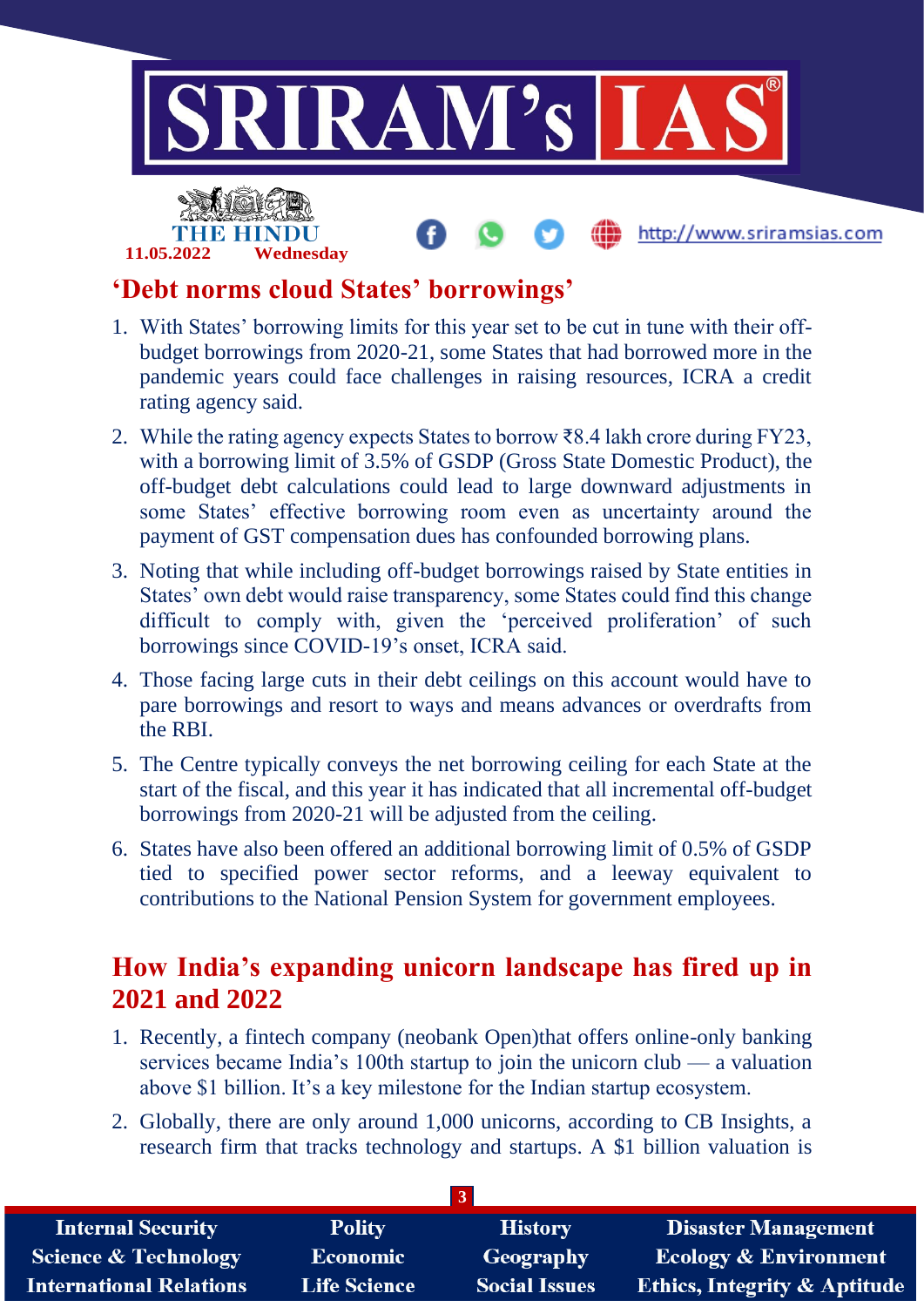



generally seen as validation of a business model. Similarly, the increasing number of unicorns in India is a marker of the growing maturity of the online business space.

- 3. Of these 100 unicorn startups, 60 have attained the status in just 2021 and 2022. In other words, India has produced more unicorns in the last 16 months than in 10 years before that.
- 4. Be it the speed at which they became unicorns, the sectors they are operating in or the cities they are coming from, there are differences between these two sets. That, at times, merits a cautionary tone.



#### younger cohort attaining unicorn status Besides more startups turning unicorns, in THE AVERAGE TIME TO TURN UNICORN HAS

the last 16 months, a greater number of vounger companies became unicorns than ever before. Of the 60 that turned unicorns, as many as 10 were founded in just the last three years These are (in alphabetical order), Apna, BharatPe, CoinDCX, CRED, GlobalBees, Good Glamm, Mensa<br>Brands, MPL, Pristyn Care and Zetwerk. Another 24 were between four and six years old. In the 2011-2020 set of 40 unicorns, these figures amounted to three and 14, respectively. Older companies are turning unicorns too -<br>indicating that the club is also becoming more diverse. Another 16 companies were 10 years or older, compared to 10 companies in the previous<br>set. The age gap between the oldest and youngest member is 36 years in 2021-22 set, against 21 years in the previous set. Fractal<br>Analytics, which became a unicorn this year, took 22 years to become one. Five Star Business Finance, which became a unicorn in 2021, was founded in 1984. Typically, it takes six to eight years to become a unicorn





**Internal Security Science & Technology International Relations** 

**Polity** Economic **Life Science** 

**History** Geography **Social Issues** 

**4**

**Disaster Management Ecology & Environment Ethics, Integrity & Aptitude** 

http://www.sriramsias.com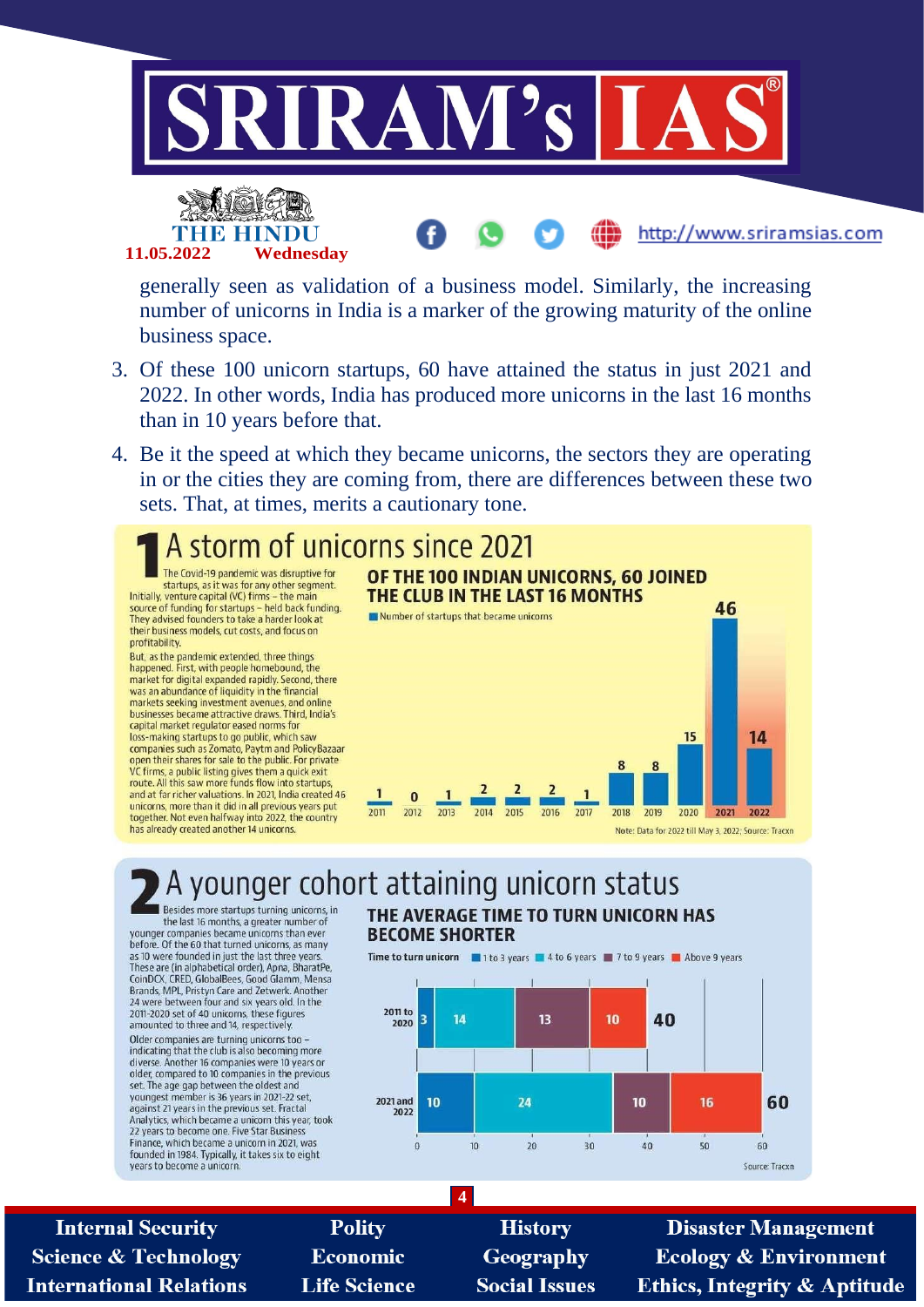

# **Uncertainty over wheat export as output dips**

- 1. There is confusion over India's estimated wheat output this year after a severe heatwave in March cut yields of the main winter staple that the country was hoping to export in large quantities to fill a global shortage due to the Ukraine war.
- 2. Wheat prices have risen to record levels, rising an annual 6.95% in April, the highest in a decade, on the back of lower output and brisk buying by private traders at higher than the government's minimum support price of  $\bar{\epsilon}2,015$  a quintal (100 kg) in anticipation of robust export demand.
- 3. An emerging issue, according to analysts, is whether India can afford to export wheat without restrictions and if the country will witness a further spike in domestic food prices.
- 4. India exported a record 7.85 million tonnes in the financial year to March, up 275% from a year ago. A crimped output has now cast doubts over India's wheat export potential.

| <b>Internal Security</b>        | <b>Polity</b>       | <b>History</b>       | <b>Disaster Management</b>              |
|---------------------------------|---------------------|----------------------|-----------------------------------------|
| <b>Science &amp; Technology</b> | <b>Economic</b>     | Geography            | <b>Ecology &amp; Environment</b>        |
| <b>International Relations</b>  | <b>Life Science</b> | <b>Social Issues</b> | <b>Ethics, Integrity &amp; Aptitude</b> |